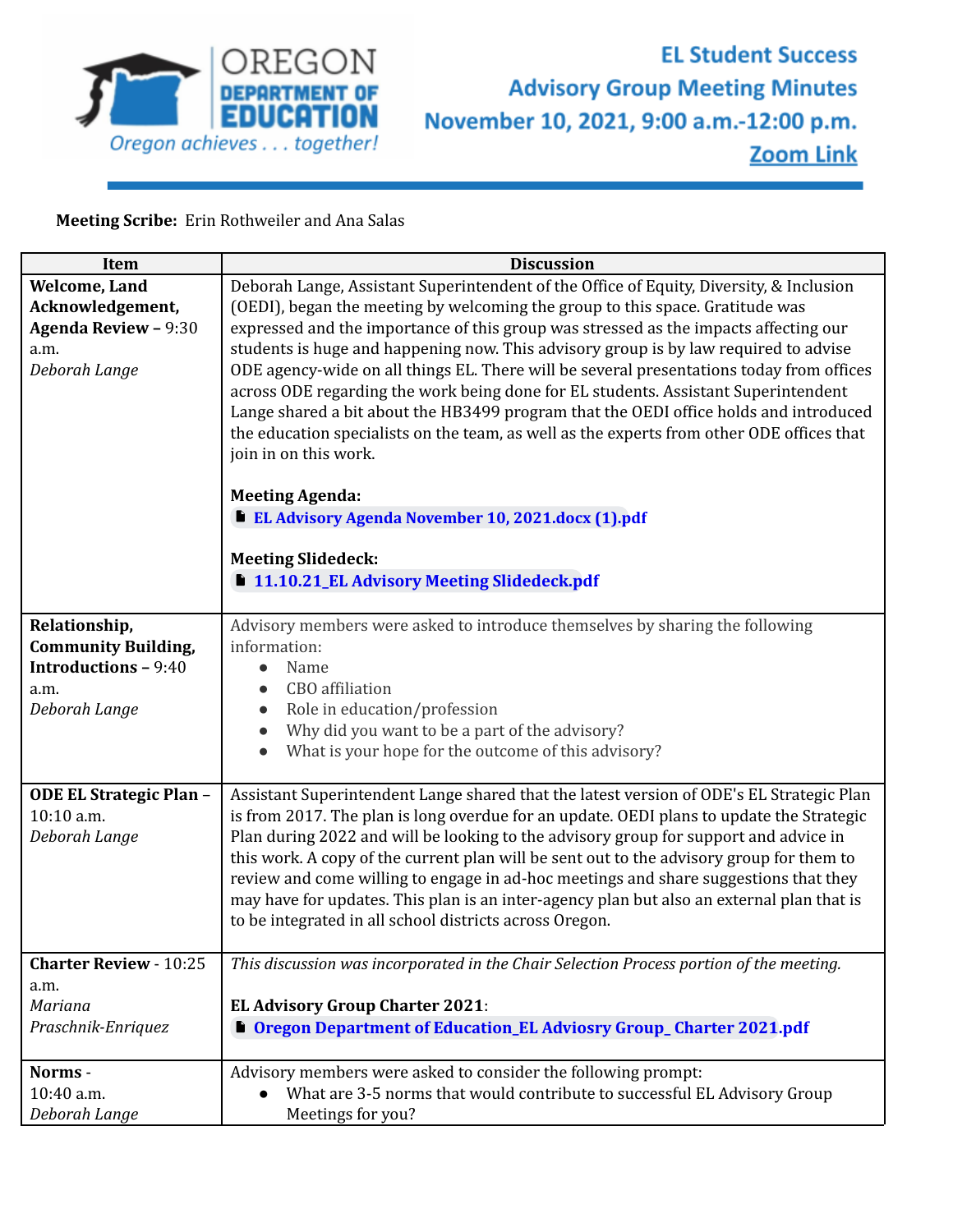|                                                                 | Assistant Superintendent Lange then shared the 4 Agreements of Courageous                                                                                                                                                                                                                                                                                                                                                                                                                                                 |
|-----------------------------------------------------------------|---------------------------------------------------------------------------------------------------------------------------------------------------------------------------------------------------------------------------------------------------------------------------------------------------------------------------------------------------------------------------------------------------------------------------------------------------------------------------------------------------------------------------|
|                                                                 | Conversations:                                                                                                                                                                                                                                                                                                                                                                                                                                                                                                            |
|                                                                 | 1. Stay Engaged                                                                                                                                                                                                                                                                                                                                                                                                                                                                                                           |
|                                                                 | 2. Expect to Experience Discomfort                                                                                                                                                                                                                                                                                                                                                                                                                                                                                        |
|                                                                 | 3. Speak Your Truth                                                                                                                                                                                                                                                                                                                                                                                                                                                                                                       |
|                                                                 | 4. Expect and Accept a Lack of Closure                                                                                                                                                                                                                                                                                                                                                                                                                                                                                    |
|                                                                 | The advisory group was asked if these 4 norms can be agreed upon by the group, or if<br>the group would like to establish their own norms. The group unanimously decided that<br>the 4 norms will be accepted by the group, with the understanding that the group is able<br>to add norms as the group progresses through this work and their relationships with<br>each other.                                                                                                                                           |
| <b>Chair Selection</b><br>Process - 11:10 a.m.<br>Deborah Lange | Assistant Superintendent Lange shared what the role of the Advisory Chair looks like<br>within OEDI advisories. The main role is collaboration with OEDI on the agendas for the<br>advisory meetings. The advisory chair will help co-facilitate the advisory meetings.                                                                                                                                                                                                                                                   |
|                                                                 | The advisory group was asked to consider providing nominations for the chair position.<br>The selection process for the Advisory Group Chair is as follows:<br>interested members are to submit a letter of interest by November 24, 2021<br>$\bullet$<br>ODE will create an internal folder to collect letters of interest<br>ODE will send a survey to advisory members for voting by December 10, 2021<br>The member with the most votes by December 10, 2021 will hold the position of<br>the EL Advisory Group Chair |
|                                                                 | It was recommended that this advisory be co-chaired, with one representative from a<br>rural setting and one from an urban setting.                                                                                                                                                                                                                                                                                                                                                                                       |
|                                                                 | Q: What is the time commitment for the chair/vice-chair position?<br>A: The meetings that the chair/vice-chair would be expected to attend would take place<br>during regular business hours. These meetings are currently scheduled for the months<br>in between the current advisory meeting schedule.                                                                                                                                                                                                                  |
|                                                                 | Q: Will the chair/vice-chair position roll into the next year?<br>A: This is traditionally not how the position has been done. For example, with the AABSS<br>Advisory Group, the Chair term follows the term limits set for the advisory group<br>members. Having the chair/vice-chair position change year-to-year rather than based<br>on term limits of members can be considered.                                                                                                                                    |
|                                                                 | Q: Can we change the name of the group from EL Advisory Group? Maybe to something<br>that includes multilingualism.<br>A: We can absolutely work to change the name of the advisory group to be more<br>inclusive. This may be difficult as it includes a statute revision, since this group is in<br>statute. (ORS 336.076)                                                                                                                                                                                              |
| Break -11:30 a.m.                                               |                                                                                                                                                                                                                                                                                                                                                                                                                                                                                                                           |
| <b>EL Resource Bank -</b>                                       | Mirela Blekic shared with the advisory group the work being done to create the EL                                                                                                                                                                                                                                                                                                                                                                                                                                         |
| 11:40 a.m.<br>Mirela Blekic                                     | Resource Bank. If the advisory group name is changed, the title for the Resource Bank<br>can change as well.                                                                                                                                                                                                                                                                                                                                                                                                              |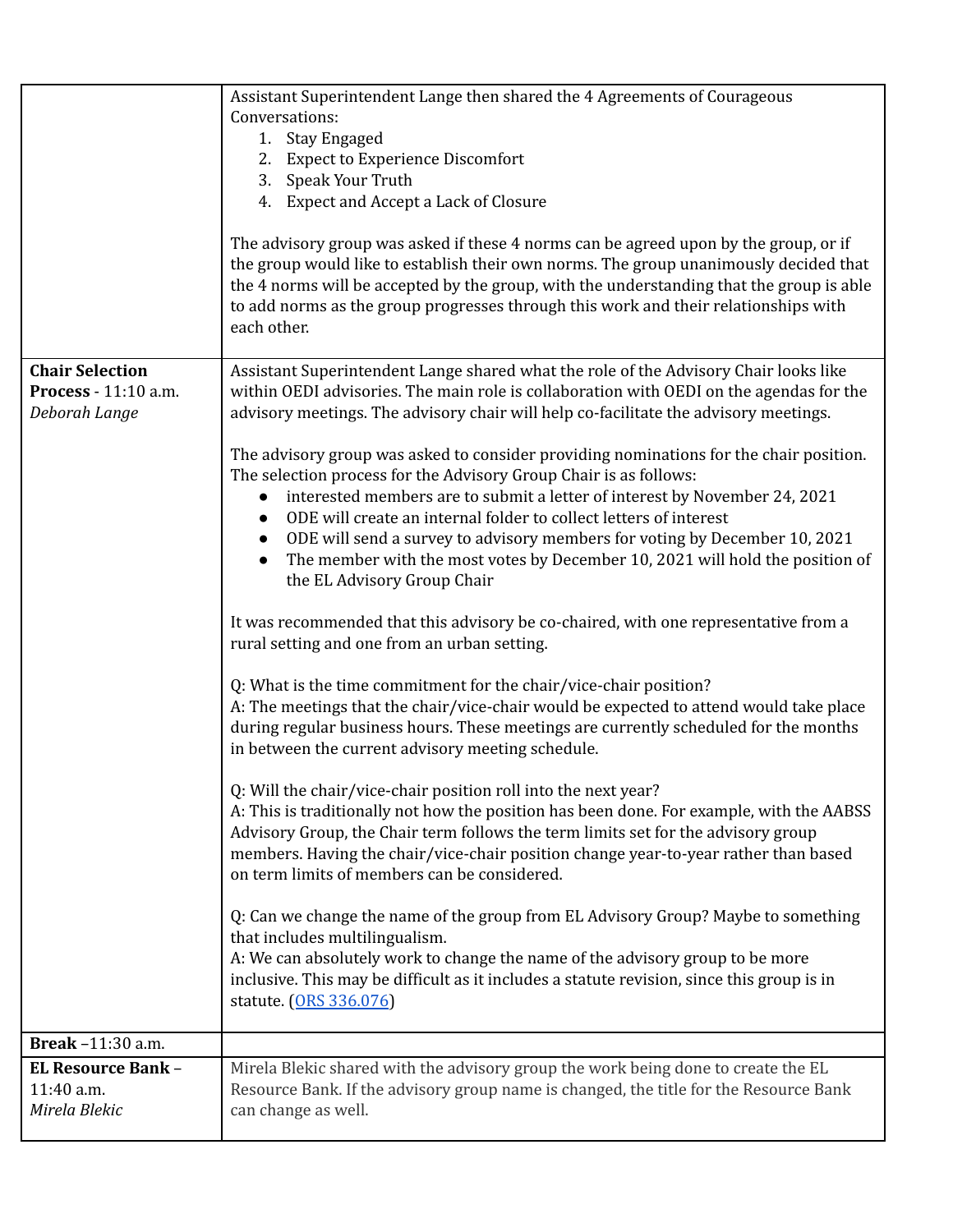|                                                                                  | This Resource Bank is called out in OAR 581-020-0624. The bank is for sharing national,<br>state, and local best practices and promising practices in serving ELL students and<br>engaging families of ELL students. This is complicated work and ODE has begun to<br>structure the work by the creation of organizing principles to guide the work and<br>questions that need to be considered as the work is done.<br>This work will be led and coordinated by ODE to ensure compliance with the law.<br>Stakeholders and community thought partners will be engaged and consulted<br>throughout the process. The work has been divided into 4 Phases:<br>1. Initial building and testing<br>2. Feedback and revision<br>3. Full development and implementation<br>4. Maintenance and future development |
|----------------------------------------------------------------------------------|------------------------------------------------------------------------------------------------------------------------------------------------------------------------------------------------------------------------------------------------------------------------------------------------------------------------------------------------------------------------------------------------------------------------------------------------------------------------------------------------------------------------------------------------------------------------------------------------------------------------------------------------------------------------------------------------------------------------------------------------------------------------------------------------------------|
|                                                                                  | Next steps for the Resource Bank are:<br>Develop/finalize a list of topics and subtopics<br>o Get feedback from stakeholders<br>Develop prototype research-practice brief                                                                                                                                                                                                                                                                                                                                                                                                                                                                                                                                                                                                                                  |
|                                                                                  | A survey to begin getting feedback from the advisory group on the list of topics &<br>subtopics for the Resource Bank will be sent in the next couple of weeks.                                                                                                                                                                                                                                                                                                                                                                                                                                                                                                                                                                                                                                            |
|                                                                                  | Q: Will the advisory group be reviewing items for the Resource Bank prior to its launch<br>in June?<br>A: Yes, we will be asking for feedback on the list of topics and on the research-practice<br>briefs.                                                                                                                                                                                                                                                                                                                                                                                                                                                                                                                                                                                                |
|                                                                                  |                                                                                                                                                                                                                                                                                                                                                                                                                                                                                                                                                                                                                                                                                                                                                                                                            |
| <b>WRAP Program - 11:55</b><br>a.m.<br>Beth Blumenstein, Caitlin<br><b>McRae</b> | ODE received a 5-year grant (October 2020-September 2025) from the U.S. Department<br>of Education in the amount of \$9.8 million. This would be going towards the increase of<br>access to well rounded courses for students across the state.                                                                                                                                                                                                                                                                                                                                                                                                                                                                                                                                                            |
|                                                                                  | The focus on well rounded courses include:<br>$\bullet$ Course content                                                                                                                                                                                                                                                                                                                                                                                                                                                                                                                                                                                                                                                                                                                                     |
|                                                                                  | Course topic<br>Arts, Arts integration, STEM/Career Technical Education CTE<br>$\circ$<br><b>Instructional practices</b>                                                                                                                                                                                                                                                                                                                                                                                                                                                                                                                                                                                                                                                                                   |
|                                                                                  | Well rounded courses are equity focused. Some of the barriers that may be encountered:<br>Sustainable funding and availability of resources<br>Material resources, staff capacity, and community resources<br>$\circ$<br>Course access barriers for underserved and underrepresented students<br>Staff bias and gate keeping, course scheduling, cost of courses, location<br>$\bigcirc$<br>and time, student feeling unsafe or unwelcome in courses                                                                                                                                                                                                                                                                                                                                                       |
|                                                                                  | Q: When the survey of students occurred was there any mention of well-rounded<br>courses being culturally inclusive?<br>A: The process did not include direct student input/responses.                                                                                                                                                                                                                                                                                                                                                                                                                                                                                                                                                                                                                     |
|                                                                                  | Q: There is a need for instructors to reflect the communities. Are they teachers at the<br>school already or would new staff be hired?                                                                                                                                                                                                                                                                                                                                                                                                                                                                                                                                                                                                                                                                     |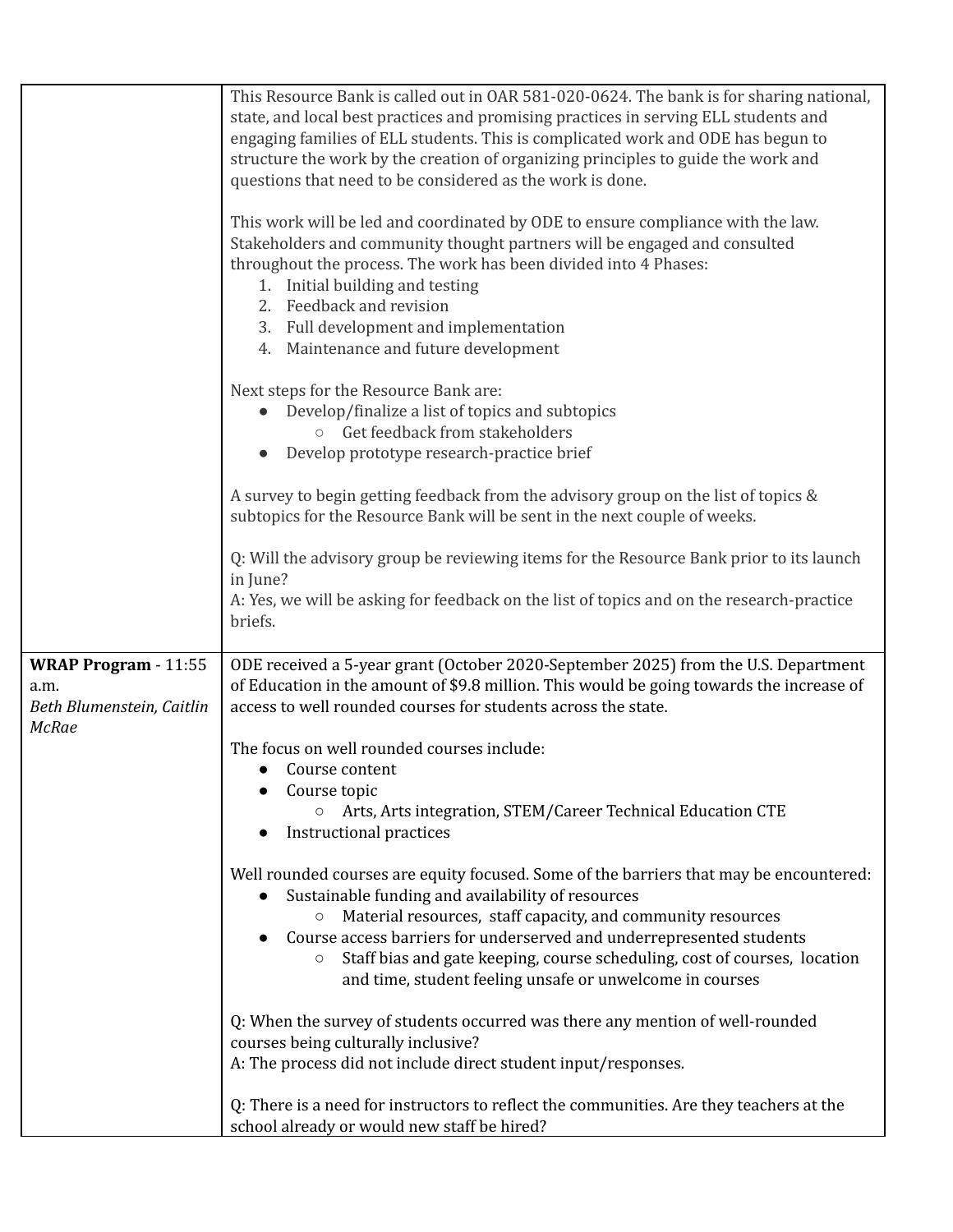|                                                       | A: Not within the scope of the grant currently. But is being considered to partner with<br>the Educator Advancement Council (EAC).                                                                                                                                                                                                                                                                                                                                                                                                                               |
|-------------------------------------------------------|------------------------------------------------------------------------------------------------------------------------------------------------------------------------------------------------------------------------------------------------------------------------------------------------------------------------------------------------------------------------------------------------------------------------------------------------------------------------------------------------------------------------------------------------------------------|
|                                                       | Q: Can part of this grant include guidelines for private institutions that have members<br>that wish to instruct students in the type of preparation or teaching courses that need to<br>be completed prior to entering classrooms?<br>A: N/A                                                                                                                                                                                                                                                                                                                    |
|                                                       | Some ideas for more inclusive options for students: Mariachi, folk dancing,<br>tribal/regalia/dance offerings, etc.                                                                                                                                                                                                                                                                                                                                                                                                                                              |
|                                                       | Q: What about school districts with DL programs?<br>A: N/A                                                                                                                                                                                                                                                                                                                                                                                                                                                                                                       |
|                                                       | Q: I'm also thinking and wondering about coordination with credits and double dipping<br>as it relates to elective options, when ELD courses are offered during the school day and<br>could that be a flexible zero period or after school option so students could take these<br>classes in the school day?<br>A: $N/A$                                                                                                                                                                                                                                         |
|                                                       | Q: I am wondering if families and students are included as a part of the engagement<br>process, as they are the ones who know what are the barriers and challenges they<br>experience accessing these courses?<br>A: WRAP conducted a survey that did reach parents/caretakers. As we move forward, I<br>believe we are working to include additional engagement that includes broader reach to<br>students and their families. Once WRAP begins implementing courses we will also<br>collect data on student and family satisfaction with the course offerings. |
|                                                       | <b>Well-Rounded Access Program (WRAP):</b><br>Oregon Department of Education : Expanding Access to Well-Rounded Education :<br><b>Standards: State of Oregon</b>                                                                                                                                                                                                                                                                                                                                                                                                 |
| ELPA 21 Updates -<br>12:10 a.m.<br><b>Ben Wolcott</b> | ELPA 2021:<br>ODE re-activated its remote identification policy from last year.<br>This policy is a stop gap and not a long term solution to students who<br>$\circ$<br>need to be identified through means other than in-person testing.<br>ODE is pursuing remote summative testing on the ELPA summative for those<br>students whose families are declining in-person interactions due to health and<br>safety reasons.<br>Honoring high school proficiency on the high school ELPA summative<br>o Grade 9-12 ELPA Summative                                  |
|                                                       | Q: How will I know if my district needs to do any remote testing?<br>A: The final criteria is not yet ready. Either there is a health and safety issue that cannot<br>be resolved through any mutually agreeable solution except via remote testing.                                                                                                                                                                                                                                                                                                             |
|                                                       | Q: What is the US Department Of Education position on this?<br>A: We do expect feedback from the US Department Of Education.                                                                                                                                                                                                                                                                                                                                                                                                                                     |